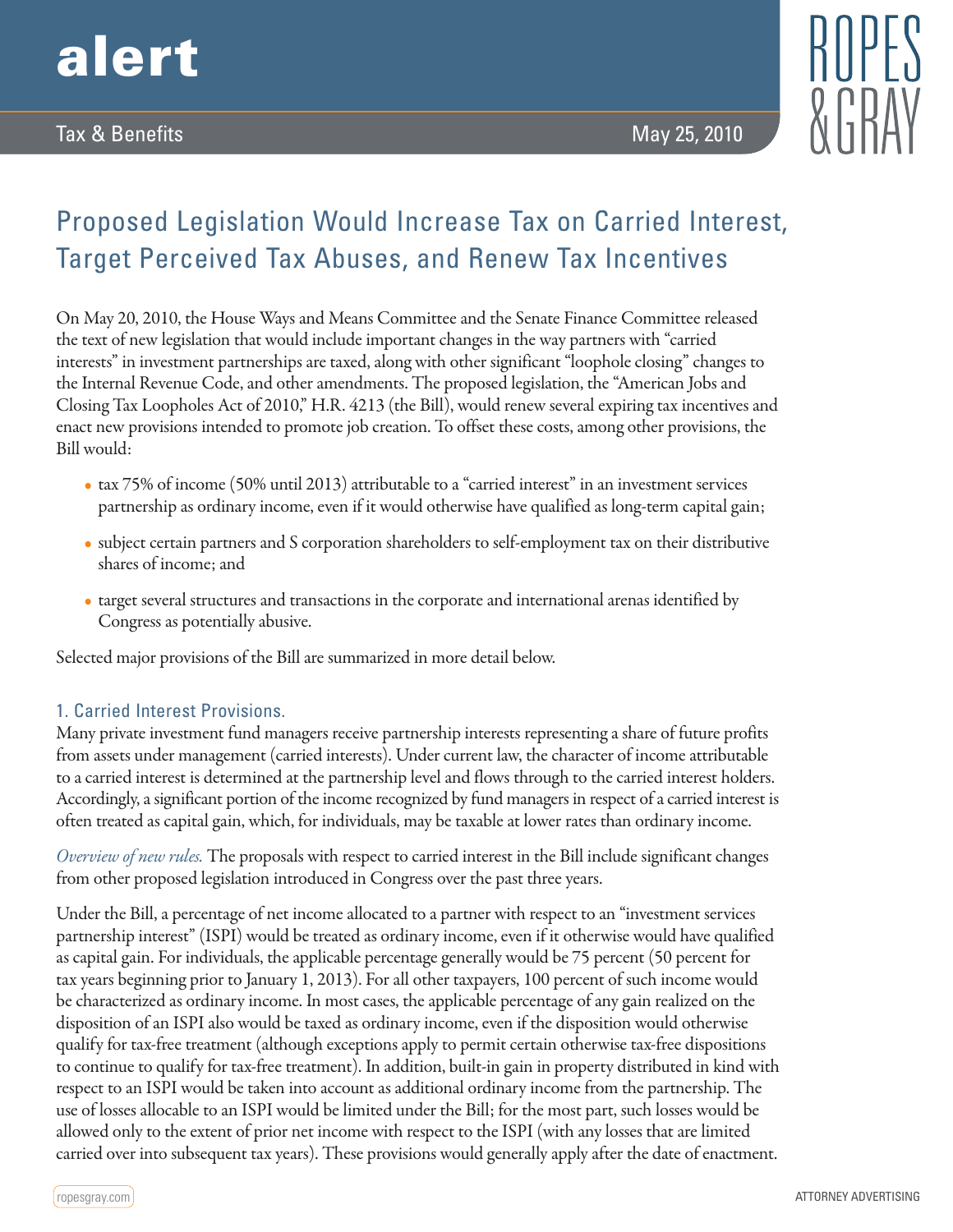For partnership tax years that include the date of enactment of the Bill, the new rules would apply to the amount of net income that is the lesser of  $(i)$  the net income for the entire partnership tax year or  $(ii)$  the net income attributable to the portion of the partnership tax year falling after the date of enactment.

*Investment services partnership interests.* The carried interests held by most private investment fund managers and sponsors will be treated as ISPIs. The Bill defines "investment services partnership interest" as any interest in a partnership held (directly or indirectly) by any person if it was reasonably expected at the time of acquisition of such interest that such person (or a related person) would provide a substantial quantity of investment management services with respect to the partnership's "specified assets." The Bill also contemplates that a partnership interest can become an ISPI at a time subsequent to its acquisition by reason of a change in the services provided with respect to assets held by the partnership. The investment services covered by the Bill include (i) providing advice with respect to decisions to invest in, purchase, or sell specified assets; (ii) managing, acquiring or disposing of specified assets; or (iii) arranging financing with respect to acquiring specified assets. The term "specified assets" is defined broadly to include securities, real estate held for rental or investment, interests in partnerships, commodities and options or derivative contracts with respect to any of the foregoing.

*Qualified capital interests.* Income or gain with respect to the portion of an ISPI that is a "qualified capital interest" (QCI) would not be recharacterized as ordinary income under the Bill so long as allocations to the QCI are made in a manner similar to significant allocations made to capital interests held by non-service providers. A QCI is generally defined as the portion of a partner's interest that is attributable to contributions of cash or property by the partner, allocations of partnership income to the partner, and taxable income recognized by the partner upon receipt of the partnership interest (if any). The Bill does not say what is required for allocations to be "significant" or provide alternatives for relief if significant allocations are not made to non-service providers, although it does provide for the possibility that regulations or other guidance may set forth rules under which allocations are considered properly allocable to QCIs. The exception for QCIs does not appear to apply to distributions of property.

Under special rules, interests acquired with loan proceeds may not qualify as QCIs even if they otherwise would have so qualified. A partner's interest would not be treated as a QCI if it is attributable to cash borrowed by the partner from another partner, the partnership, or a related person (or borrowed from a third party but guaranteed by any such person).

*Self-employment tax.* Income or gain taxed at ordinary rates under the new rules generally would be taken into account in determining self-employment tax.

*Anti-avoidance provisions.* The Bill includes a broad anti-avoidance provision aimed at preventing service providers from avoiding the new rules by holding interests in foreign corporations not subject to tax, holding convertible or contingent debt or options, or entering into derivatives or other arrangements that achieve returns similar to a carried interest.

*Impact on certain publicly traded partnerships.* Under existing law, a publicly traded partnership is generally treated as a corporation for federal income tax purposes. However, this rule does not apply to partnerships that receive predominantly passive "qualifying income." The Bill provides that items of income and gain treated as ordinary income pursuant to the rules summarized above generally would not constitute "qualifying income" of a publicly traded partnership. Exceptions would apply for certain partnerships owned by real estate investment trusts and certain partnerships owning other publicly traded partnerships. The Bill also includes a ten-year grandfathering period prior to this rule going into effect.

## 2. Receipt of Partnership Interests for Services.

The Bill provides helpful guidance relating to the tax treatment of the receipt of a partnership interest for services. It confirms that a person who receives a partnership interest for services would be taxed upon receipt based on its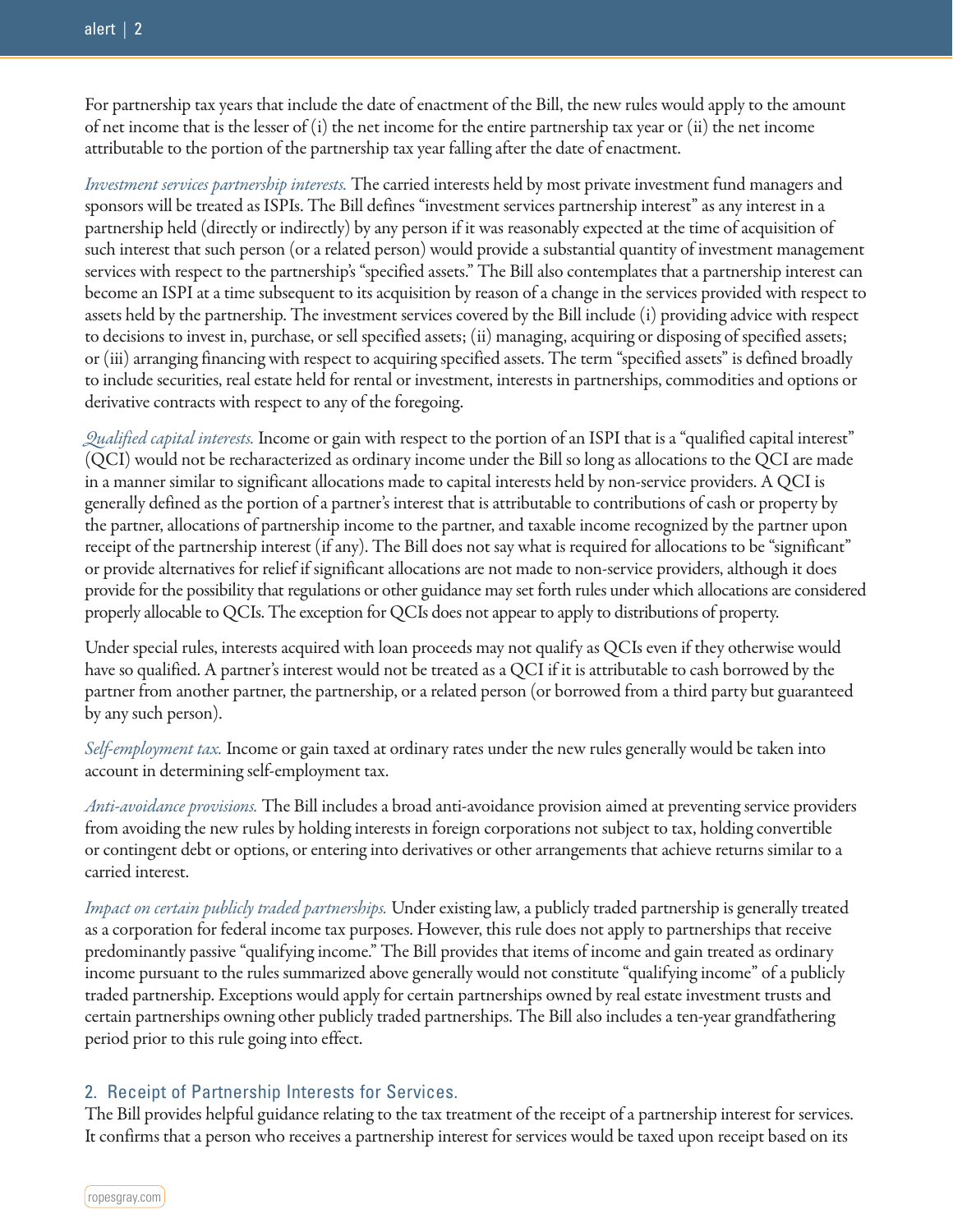liquidation value (i.e., the amount the partner would receive in respect of the partnership interest if the partnership sold all of its assets and distributed the net proceeds to the partners in liquidation). Under this rule, a pure profits interest would be considered to be valueless. This is consistent with the manner in which pure profits interests are currently valued under IRS safe harbors. In the case of an interest subject to vesting or other forfeiture restrictions, the Bill also provides (consistent with the current IRS position under certain safe harbors) that no special election under the Internal Revenue Code (the Code) would be required to trigger taxation upon receipt; rather, such an election would be deemed to have been made in the absence of an election to the contrary.

#### 3. Self-Employment Tax on Partners and Shareholders of Certain S Corporations.

The Bill would extend the self-employment tax rules to income earned by service providers through certain "passthrough" entities. Under the Bill, a partner of a partnership engaged in a "professional service business" would be subject to self-employment tax on the partner's share of partnership income if the partner provides substantial services with respect to the business. A "professional service business" would include investment advice or management, health, law, lobbying, engineering, architecture, accounting, actuarial science, and consulting. A shareholder of an S corporation engaged in a professional service business either directly (if the principal asset of the business is the reputation and skill of three or fewer individuals) or through a partnership would also be subject to self-employment tax on income earned through the S corporation if the shareholder provides substantial services with respect to the business.

#### 4. International Tax Provisions.

In addition, the Bill includes several revenue raising provisions in the international arena, primarily relating to the availability of tax credits to offset U.S. taxes on foreign income, and to the sourcing rules that determine whether items are treated as arising in the United States or in a foreign jurisdiction. The provisions generally are intended to address common structures and transactions that are often utilized by multinational corporations, but that have been identified by Congress as exploiting "loopholes" in existing law.

## Foreign Tax Credit Changes:

- *Foreign tax credit splitting:* The Bill would exclude from the calculation of available foreign tax credits any foreign income taxes paid or accrued with respect to foreign income that would not be included in taxable income for U.S. purposes until a subsequent taxable year. These suspended taxes would be taken into account in the calculation of available foreign tax credits in the year in which the taxpayer recognizes the relevant income for U.S. tax purposes. The provision is intended to apply only in certain potentially abusive situations and does not target normal timing differences between U.S. and foreign tax accounting rules. These provisions would apply to foreign taxes paid or accrued after May 20, 2010.
- *Denial of foreign tax credit in "covered asset acquisitions":* The Bill would deny the foreign tax credit for the "disqualified portion" of foreign taxes following a "covered asset acquisition." A "covered asset acquisition" generally refers to a transaction in which the taxpayer receives a stepped-up tax basis and increased depreciation in the target's assets for U.S. purposes, without a corresponding increase in foreign deductions. The consequence is that the transaction would generate more foreign tax credits than necessary to eliminate double taxation of the resulting income. Under the Bill, calculation of available foreign tax credits would exclude the "disqualified portion" of foreign taxes paid, determined by reference to the difference in the tax basis of the target's assets immediately before and immediately after the acquisition. If signed into law, these provisions would be effective for covered asset acquisitions between related parties occurring after May 20, 2010, and to all other covered asset acquisitions occurring after the date of enactment.
- *Elimination of dividend "hopscotch":* If enacted, the Bill would limit the so-called "hopscotch" rule under the provisions in Subpart F of the Code addressing investments in U.S. property by controlled foreign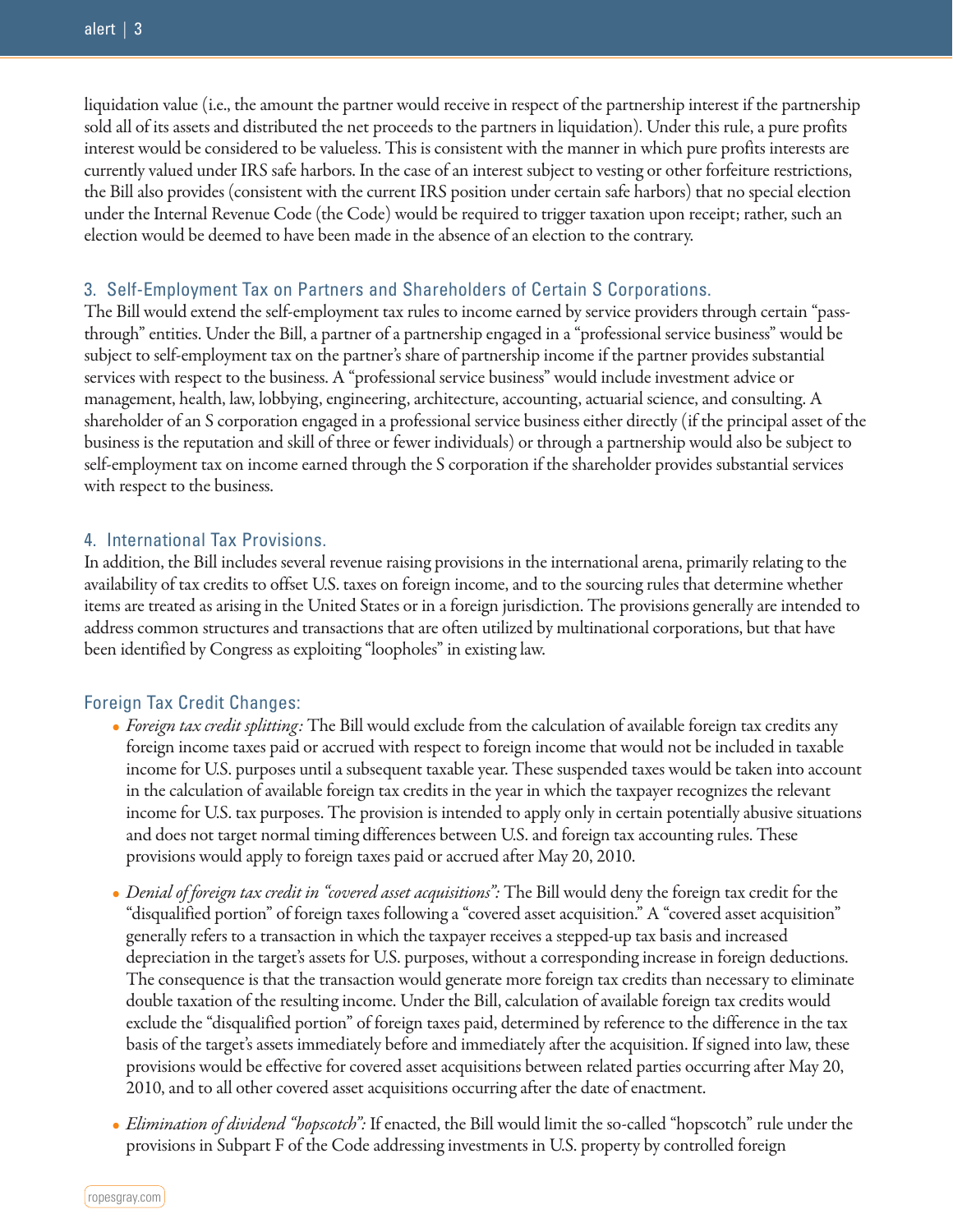corporations. The Subpart F regime triggers "phantom income" that is currently taxed as if the foreign subsidiary had paid a dividend directly to its U.S. parent. When this rule is used to skip over intermediate foreign subsidiaries in low-tax jurisdictions, the effective rate of foreign tax on the dividend, and the resulting foreign tax credit, is maximized. The Bill limits the foreign tax credit in these situations to the credits that would be available if the dividend were actually paid up the chain. This provision would be effective May 20, 2010.

- *Separate limitation for items re-sourced under treaties:* Effective for tax years beginning after the date of enactment, the Bill would curtail the use of tax treaties to shift U.S. income to foreign branches and disregarded entities, thereby artificially increasing foreign source income and available foreign tax credits. Under the Bill, any items of income that would be U.S. income but that are re-classified as foreign source income under an applicable tax treaty will be "limited" and no longer available to support foreign tax credits attributable to other income.
- *Allocation of interest expense among affiliates:* The Bill strengthens existing regulations that limit taxpayers' ability to increase their net foreign source income by excluding foreign interest deductions borne by nonconsolidated foreign subsidiaries. Effective for tax years beginning after the date of enactment, such foreign subsidiaries would be included in a U.S. parent's consolidated group for purpose of calculating the amount of available foreign tax credits.

#### Sourcing Rule Changes:

- *Guarantees:* The treatment of guarantees under the sourcing rules has been uncertain for some time. A recent Tax Court case concluded that guarantee fees were akin to services and thus should be sourced where the service was provided; generally, this would mean that guarantee fees would be foreign source (and exempt from U.S. tax) if earned by a non-U.S. person without a U.S. trade or business. Under the Bill, however, guarantee fees would instead be treated like interest, and thus sourced by reference to the payor, without regard to where the guarantee is made; accordingly, cross-border guarantee fees would potentially be subject to U.S. withholding taxes if paid by a U.S. person, even if received by an offshore guarantor with no other connection to the United States. These provisions are effective with respect to guarantees issued after the date of enactment.
- Under current law, dividends and interest paid by a U.S. company that derives at least 80% of its income over a three-year testing period from the active conduct of a foreign trade or business are treated as foreign source. Subject to certain transition rules for existing 80/20 corporations, the Bill would eliminate the 80/20 rule for taxable years beginning after December 31, 2010.

Redemptions by Foreign Subsidiaries: If a foreign multinational indirectly owns a foreign subsidiary through a U.S. corporation, the multinational can bypass the U.S. taxes that would otherwise apply to repatriations of the foreign subsidiary's earnings by selling a portion of its stock in the U.S. corporation to that foreign subsidiary. In addition, this transaction would decrease the foreign subsidiary's earnings and profits, which would reduce the amount of a future distribution that would be taxed as a dividend under U.S. tax principles. The Bill would target this structure by disallowing any reduction in the foreign subsidiary's earnings and profits with respect to amounts paid for the U.S. corporation's stock, which would preserve taxable dividend status for future distributions. This provision would be effective as of May 20, 2010.

#### 5. Benefits Provisions.

• *New Disclosure Obligations:* Effective for plan years beginning after December 31, 2011, the Bill would impose significant new disclosure obligations on plan administrators and providers of services to "401 $(k)$ " and other individual-account plans subject to ERISA, including many 403(b) plans. The new rules would